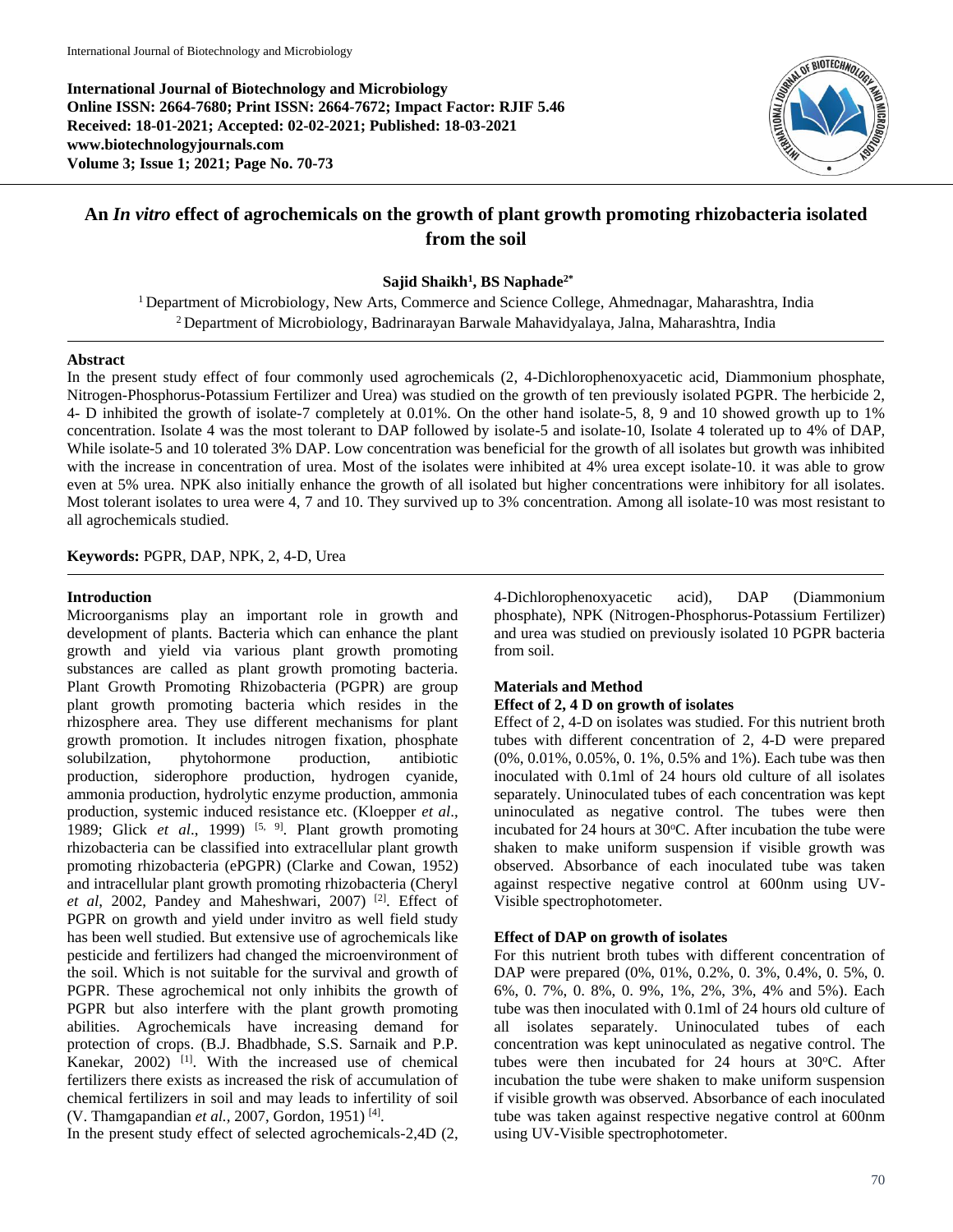#### **Effect of NPK (19:19:19) on growth of isolates**

For this nutrient broth tubes with different concentration of NPK were prepared (0%, 01%, 0.2%, 0. 3%, 0.4%, 0. 5%, 0. 6%, 0. 7%, 0. 8%, 0. 9%, 1%, 2%, 3%, 4% and 5%). Each tube was then inoculated with 0.1ml of 24 hours old culture of all isolates separately. Uninoculated tubes of each concentration was kept uninoculated as negative control. The tubes were then incubated for  $24$  hours at  $30^{\circ}$ C. After incubation the tube were shaken to make uniform suspension if visible growth was observed. Absorbance of each inoculated tube was taken against respective negative control at 600nm using UV-Visible spectrophotometer.

#### **Effect of Urea on growth of isolates**

For this nutrient broth tubes with different concentration of urea fertilizer were prepared (0%, 1%, 2%, 3%, 4% and 5%). Each tube was then inoculated with 0.1ml of 24 hours old culture of all isolates separately. Uninoculated tubes of each pH was kept uninoculated as negative control. The tubes were then incubated for 24 hours at  $30^{\circ}$ C. After incubation the tube were shaken to make uniform suspension if visible growth was observed. Absorbance of each inoculated tube was taken against respective negative control at 600nm using UV-Visible spectrophotometer.

# **Result and Discussion Effect of agrochemicals on growth of isolates Effect of 2, 4 D on growth of isolates**

2, 4-D is commonly used agrochemical in agricultural fields. It is an herbicide. When bacterial isolates were grown in different concentration of 2, 4-D, variable results were observed. The growth of isolate-7 was completely inhibited at 0.01% of 2, 4 D. it was the most sensitive isolate to the herbicide. The growth of isolate-2 and 3 was very poor at this concentration. Their growth was completely inhibited with little increase of 2, 4 –D (0.05%). The isolate-6 was inhibited at 0.1% and isolate-4 was inhibited at 0.5%. Isolate tolerated up to 5% concentration. However it was inhibited at 1%. Only four bacteria that is isolate-5, 8, 9 and 10 showed growth up to 1% concentration.

# **Effect of DAP on the growth of isolates**

DAP is a water soluble the chemical fertilizer. It is the source of nitrogen and phosphorous. It contains about 18% of the nitrogen and 46% of the phosphorous. Effect of different concentrations of DAP on isolates was studied. At initial concentrations DAP exerted a positive effect on the growth of isolates. But after a certain concentration, which varied with the type of isolate, it reduced the growth. The optimum concentration of DAP ranged from 0.4-0.7%. The optimum concentration of isolate-1, 6 and 7 was 0.4%. Isolate-2, 3, 4, 5 and 9 showed maximum growth at 0.5% of DAP. Isolate-8 and 10 preferred little higher concentration that is 0.7%. The growth of isolate-1, 2 and 3 was completely inhibited at 2% concentration. Isolate-6, 7, 8 and 9 were inhibited at 3% of DAP. 4% DAP inhibited isolate-5 and 10 but were able to resist 3%. Isolate 4 was the most tolerant. It showed slow growth at 4%, but was inhibited at 5% of DAP.

## **Effect of Urea on growth of isolates**

Urea is commonly used as source of nitrogen for crops. The urea also exerted positive effect on the growth of isolates initially. All the isolates showed maximum growth with 1% of urea in the media except isoalte-10. It showed maximum growth at 2% of urea. All the isolate resisted 3% urea but at isolate-2, 3, 6 and 7 were inhibited at 4% of urea. Remaining isolate except isolate-10 were inhibited at 5% concentration. Isolate-10 was the only isolate which shown growth at 5 % of urea.

#### **Effect of NPK (19:19:19)**

NPK fertilizers are also very commonly used in agriculture. This study showed that NKP also enhanced the growth of isolates at certain concentration. After a particular concentration it reduced the growth. The optimum concentration ranged between 0.4 to 0.6 % of NPK. Isolate-2 and 3 resisted only up to 0.9% of NPK. At 1% their growth was completely inhibited. Maximally tolerable concentration for isolate-6, 7 and 9 was 1%. Isolate-1 and 5 resisted little higher concentration that is 2%. But the most tolerant were 4, 7 and 10. None of the isolate resisted concentration above 3%



**Fig 1**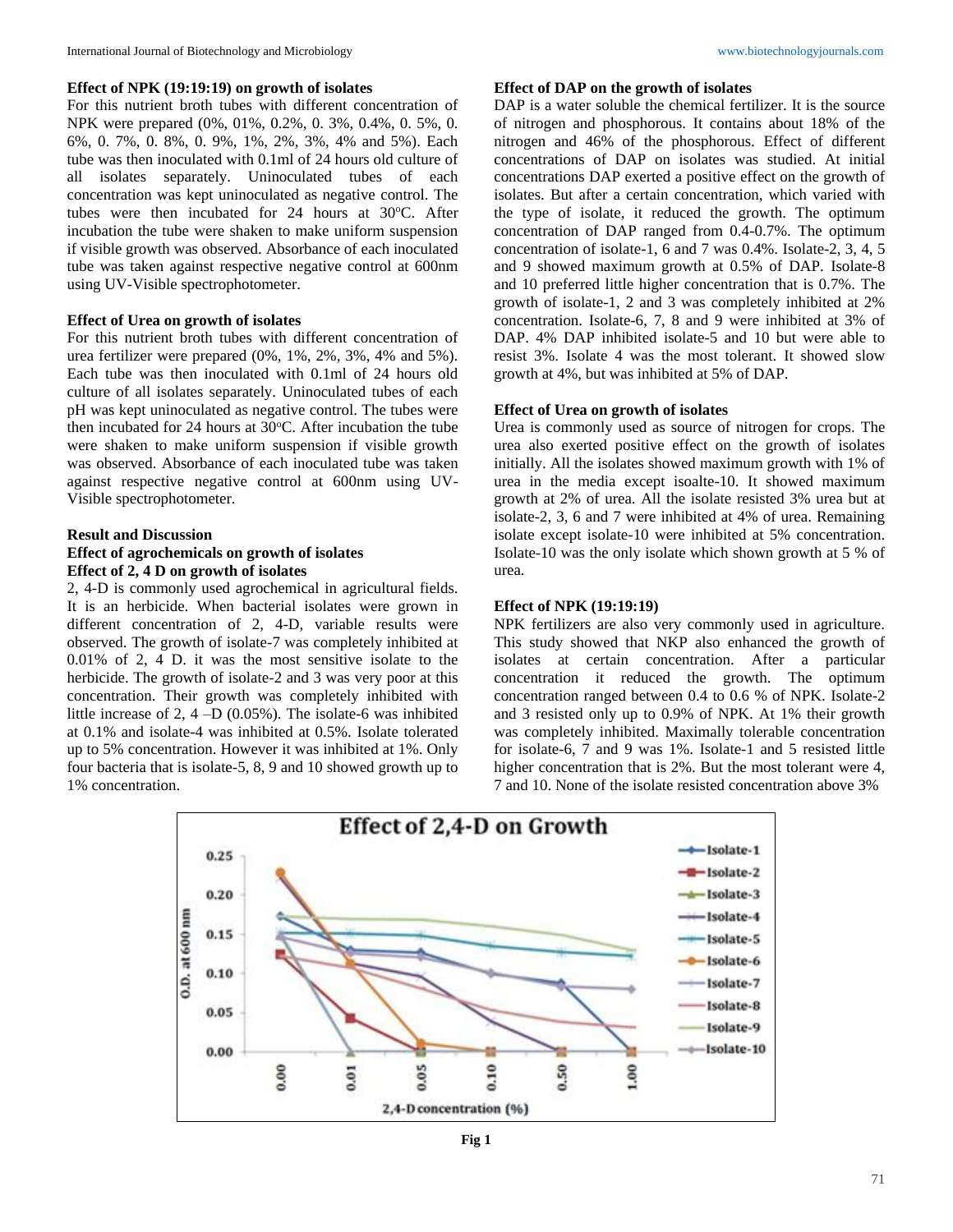





**Fig 3**



**Fig 4**